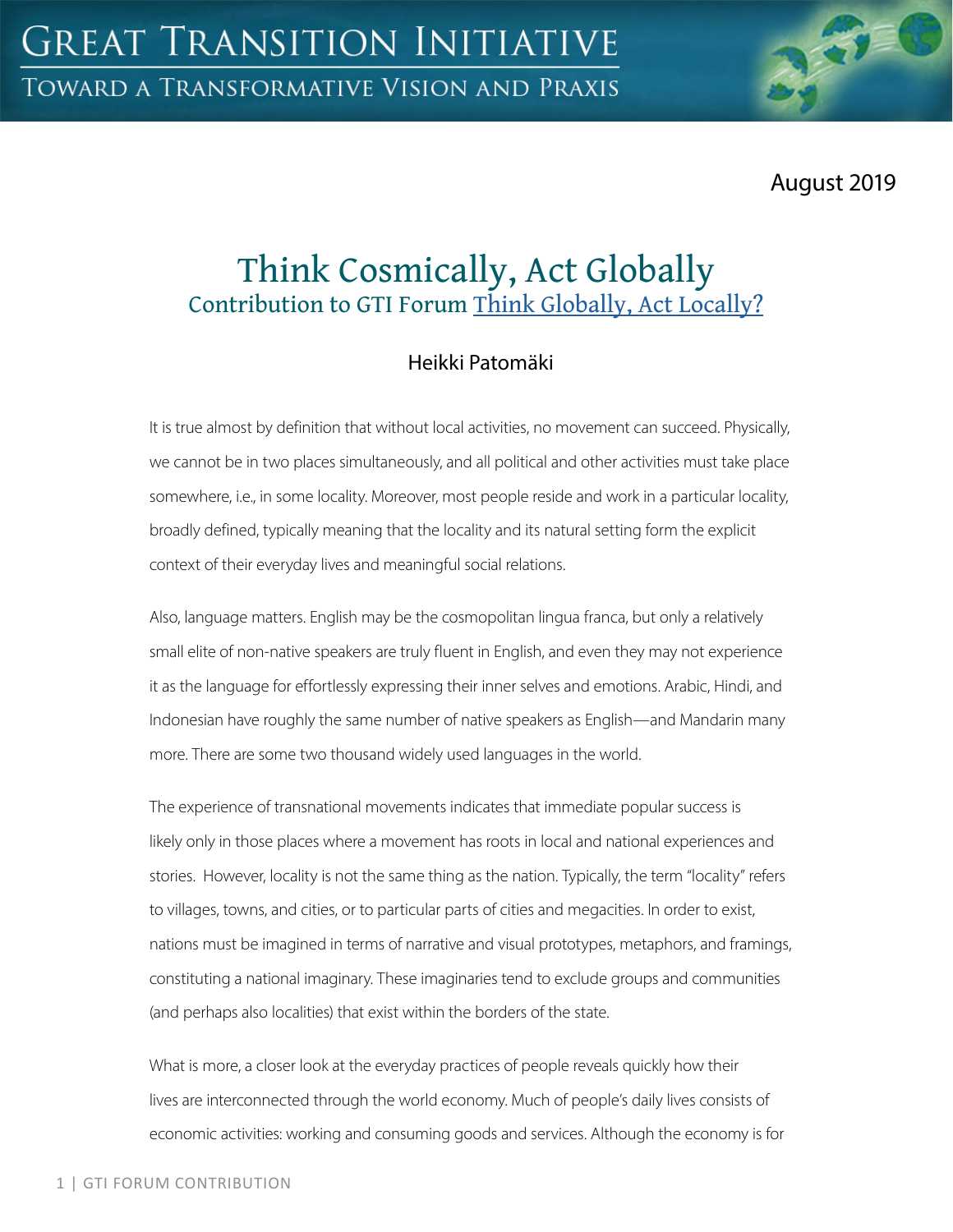many people just one aspect of life—by no means an end in itself or always the main center of attention—everyday activities are conditioned directly or indirectly by workings of the world economy, whether through chains of production and service, the division of labor, macroeconomic growth, formation of business cycles, relations of power, or ideologies. The everyday is in fact made up of elements that connect different parts of the globe to each other. The world economy is deeply interdependent, despite the fact that politics continues to revolve around localities and states.

The substance and quality of everyday life is also dependent on abstract processes such as global warming, securitization, and relations of peace and war. Adequate stories about these processes cannot be told in terms of mere localities or states. To really understand these processes requires going beyond the international and global as well.

"Global" is a spatial category, not a temporal one. The term "world" is in this regard better. Whereas the "global" has a closed finite form in space ("the Earth," the "globe"), the "world" presents a legacy of open and evolving complexity. Conceived in terms of "world" in this sense, ecological, economic, scientific, and security processes involve wide spatio-temporalities. They may evoke epic stories about globalization, perhaps as a new coming-together of humanity, but the idea of an open and evolving complexity calls also for more generic framings. Any planet with a growing population of sentient and cultural beings and growing industrial economy (whatever form it may assume) will at some point reach a threshold, at which a new layer of cultural emergence becomes a condition for the endurance and flourishing of the species and the planetary biosphere. This perspective suggests a new slogan: think cosmically, act globally. The new slogan does not stand alone but requires new stories, visual prototypes, metaphors, and framings.

None of this contradicts the truism that all political activities must take place in a concrete location or the fact that the still prevailing imaginary is national. Indeed, the reaction against the emptiness of the "global" is historically understandable. Since the 1980s, forces associated with the neoliberal Right fastened onto the new buzzword "globalization" to push for the creation of a single global free market and the spread of individualist and consumerist values around the world. They translated the rising global imaginary into ideological claims laced with references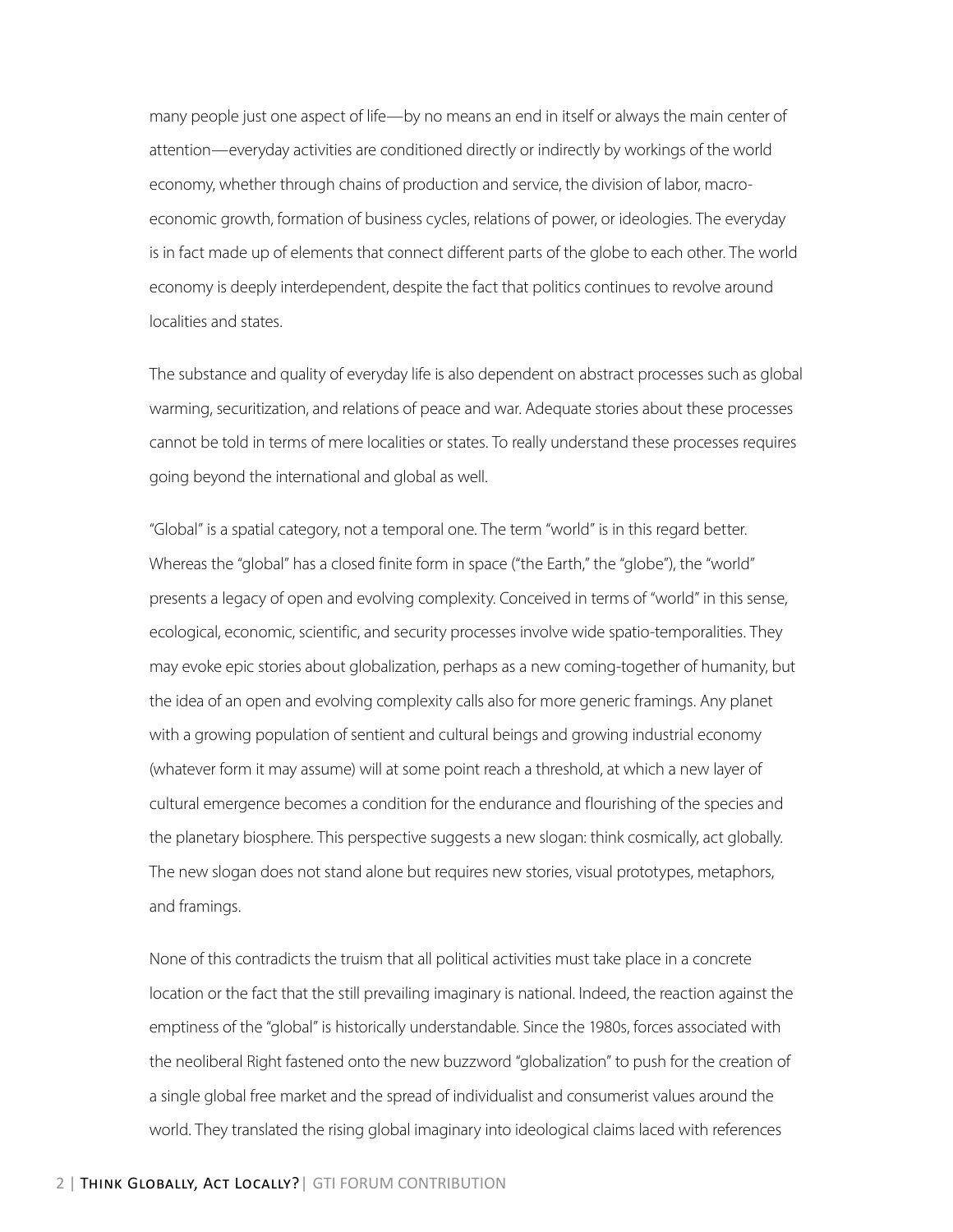to planetary economic interdependence rooted in the principles of free-market capitalism: global trade and financial markets; worldwide flows of goods, services, and labor; transnational corporations; offshore financial centers; and so on. From the standpoint of market globalism, differences that matter to people are hard to see. The economistic techno-logic of this form of globalism implies that everyone must be identical and submit to market globalism and its characteristic and often repressive modes of subjectivity. Market globalism is devoid of meanings that matter.

Stories about world history, world economy, world politics, and world futures must be anchored in a project that is explicit about the importance of belonging and identity. For this project, identity concerns struggles for recognition. These struggles will continue to diversify claims and open up new possibilities. They can politicize market globalism, in particular in terms of problematizing the privileges and inequalities characteristic of market globalization. There are better and more emancipatory ways for organizing democracy and relations of production and exchange. New common institutions are needed on a global scale. Simultaneously, ecological sustainability may require the partial relocalization of some parts or aspects of production (e.g., food), even though any attempt at relocalization will have wide and also negative repercussions across the world economy. This form of globalism is reflexive and has to do with the general relationship between socioeconomic equality and identity. Thus conceived, world-political movements and parties can promote the recognition of differences while relativizing all tendencies toward parochialism and problematizing all claims about uniqueness that may justify exclusion or dominance.